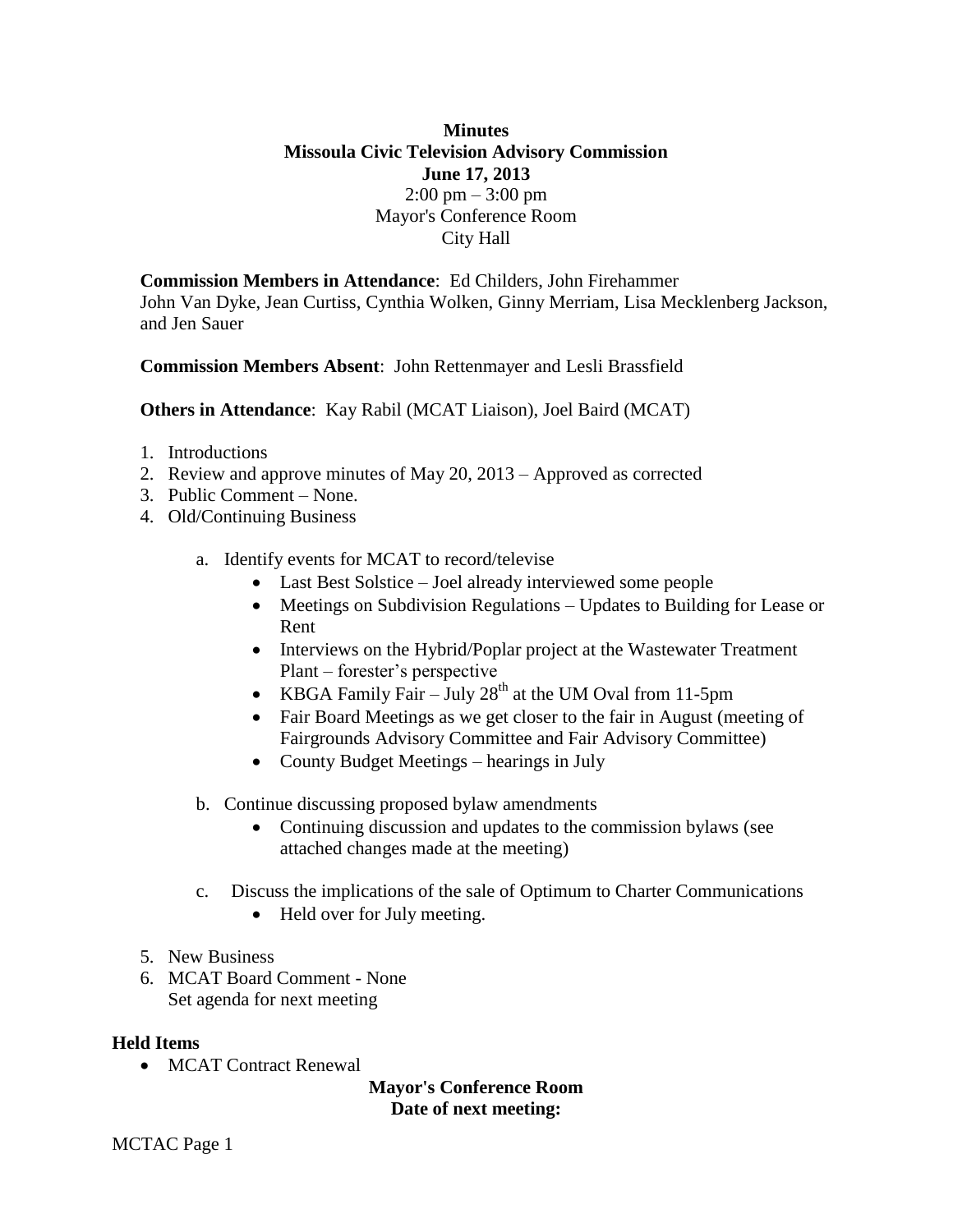#### **BYLAWS**

# **Missoula Civic Television Advisory Commission**

#### **ARTICLE I**

#### **Purpose**

The purpose of the Missoula Civic Television Advisory Commission (MCTAC) is to provide advisory guidance and assistance to operators and administrators of public access government channels established and operated pursuant to the City of Missoula cable television franchise. The Missoula Civic Television Advisory Commission will advise and make recommendations to the operators and administrators of the public access government channel.

Mission Statement:

 Provide guidance and assistance to government/civic channel staff to increase the breadth and depth of programming to a broad Missoula area audience and enhance citizen involvement in civic and government activities.

#### **ARTICLE II**

#### **Definitions**

- 1. "City Council" -shall mean the duly elected members of the City of Missoula legislative body as described in the Missoula City Charter, Article II entitled "The City Council."
- 2. "Employee(s) or Staff" shall mean those employees that assist the Commission in its work.
- 3. "Chairperson" means the elected Chairperson of the Missoula Civic Television Advisory Commission, or in his/her the Chairperson's absence, the Vice Chairperson.
- 4. "Consultants or Contracted Services" shall mean any services contracted to assist the Commission in its work. Any contractors hired will be selected by the Commission in accordance with City of Missoula policies and procedures.
- 5. Missoula Civic Television Advisory Commission shall mean the Missoula commission authorized by 5.84.020 MMC.
- 6. "Missoula Civic Television Advisory Commission (the Commission) Members" shall mean those ten members appointed to the Missoula Civic Television Advisory Commission by the City Council or the Mayor in accordance with 5.84.020 MMC.
- 7. "Mayor" shall mean the duly elected official of the City of Missoula executive branch as described in the Missoula City Charter, Article III, entitled "The Mayor."
- 8. "Missoula City" or "the City" shall mean the official incorporated limits of the City of Missoula.

1

**Formatted:** Highlight

| Formatted: Strikethrough                                                                                                                                                       |  |  |
|--------------------------------------------------------------------------------------------------------------------------------------------------------------------------------|--|--|
| <b>Comment [Ed Childe1]: Perhaps we should</b><br>delete "ten"                                                                                                                 |  |  |
| <b>Formatted: Strikethrough</b>                                                                                                                                                |  |  |
| <b>Formatted: Strikethrough</b>                                                                                                                                                |  |  |
| <b>Comment [HB2]:</b> Lisa Mecklenberg Jackson<br>made a motion to strike #6 and Ginny Merriam<br>seconded the motion. The vote was unanimous to<br>strike as of $6/17/2013$ . |  |  |
| <b>Formatted: Strikethrough</b>                                                                                                                                                |  |  |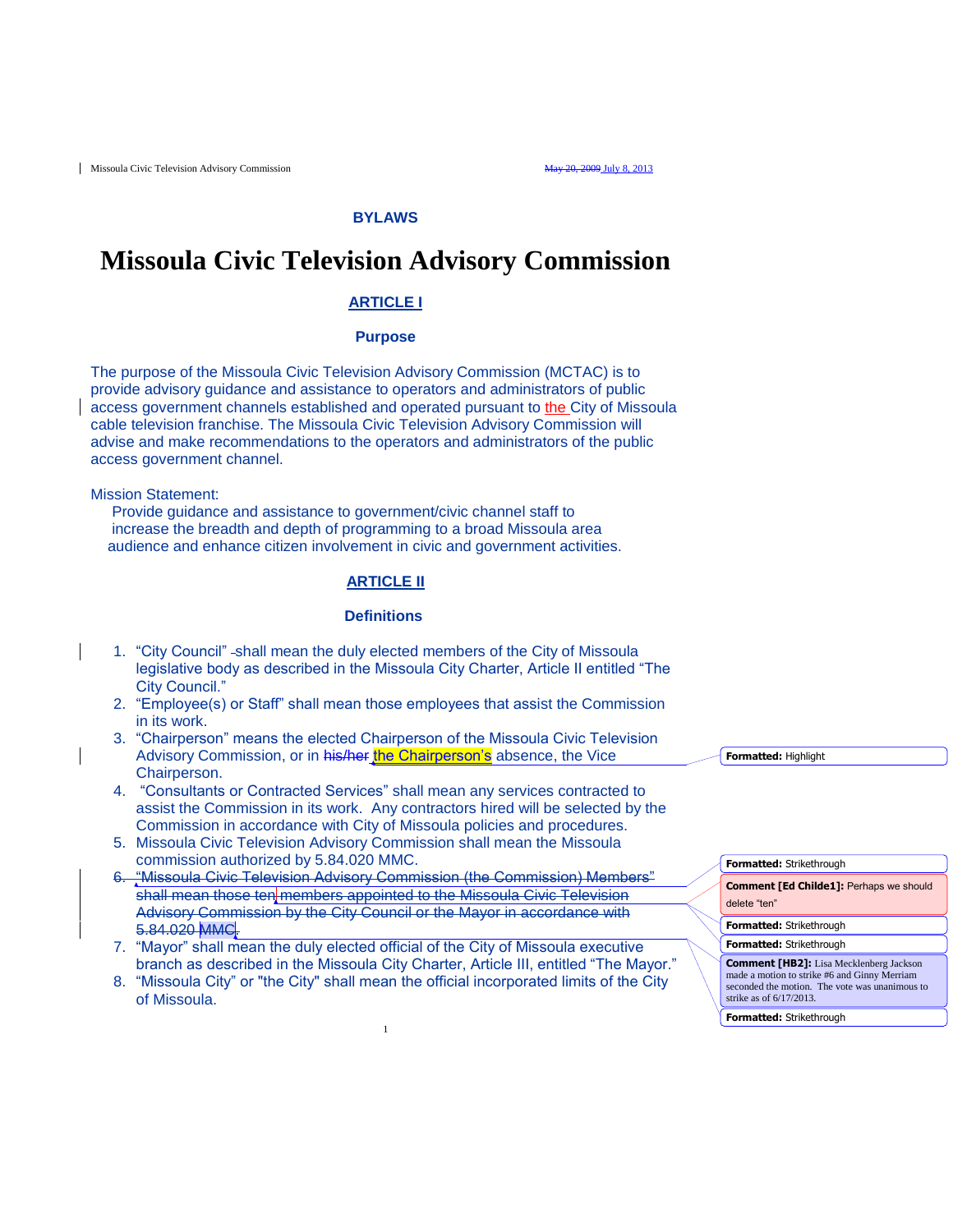**9.** "Principal Office" shall be City Hall, 435 Ryman, Missoula, MT 59802.

#### **ARTICLE III**

#### **Authority, General Powers and Duties**

Section 1: Authority. The Missoula Civic Television Advisory Commission is created by Title 5, Chapter 84 Missoula Municipal Code.

Section 2: General Powers and Duties.

| A. MCTAC generally meets the third Tuesday of the month at 3:00 pm in the Jack          |
|-----------------------------------------------------------------------------------------|
| Reidy Conference Room. Special meetings may be called by the chairperson or by          |
| a mainrity of the commission members<br><del>a majority or the commodorm members.</del> |

- A.B. The Missoula Civic Television Advisory Commission shall:
	- 1. Make suggestions to the public access channel administrators and/or the City Council, at least on an annual basis, regarding the administration and operation of the government and public access channels;
	- 2. Review the construction plans and schedule updates as set forth in the franchise, and monitor the construction of the system upgrade and report to the City Council on the same;
	- 3. Review all reports and materials submitted by the cable television franchise grantee to the City as required under the franchise;
	- 4. Review complaints of subscribers which have not been timely and/or adequately satisfied by the grantee;
	- 5. On or before November 1st of each year, sSubmit an annual report to the City Council summarizing the commission's review of reports and materials submitted by the grantee as provided above, and any subscriber complaints;
	- 6. Conduct any other review as allowed by the City Council pursuant to applicable laws; and
	- 7. Upon request of City Council, provide input on issues relevant to any periodic evaluation or renegotiation sessions. (Ord. 3289 §3, 2005)

since the language comes right out of the ordinance the governs MCTAC as of 6/17/2013.

**Comment [HB3]:** All of Article 3 will be kept

**Comment [Ed Childe4]:** Left over from the Great Upgrade

**Comment [Ed Childe5]:** Perhaps we ought to do this

**Comment [Ed Childe6]:** And this

this refers to

**Comment [Ed Childe7]:** Not quite sure what

#### **ARTICLE IV**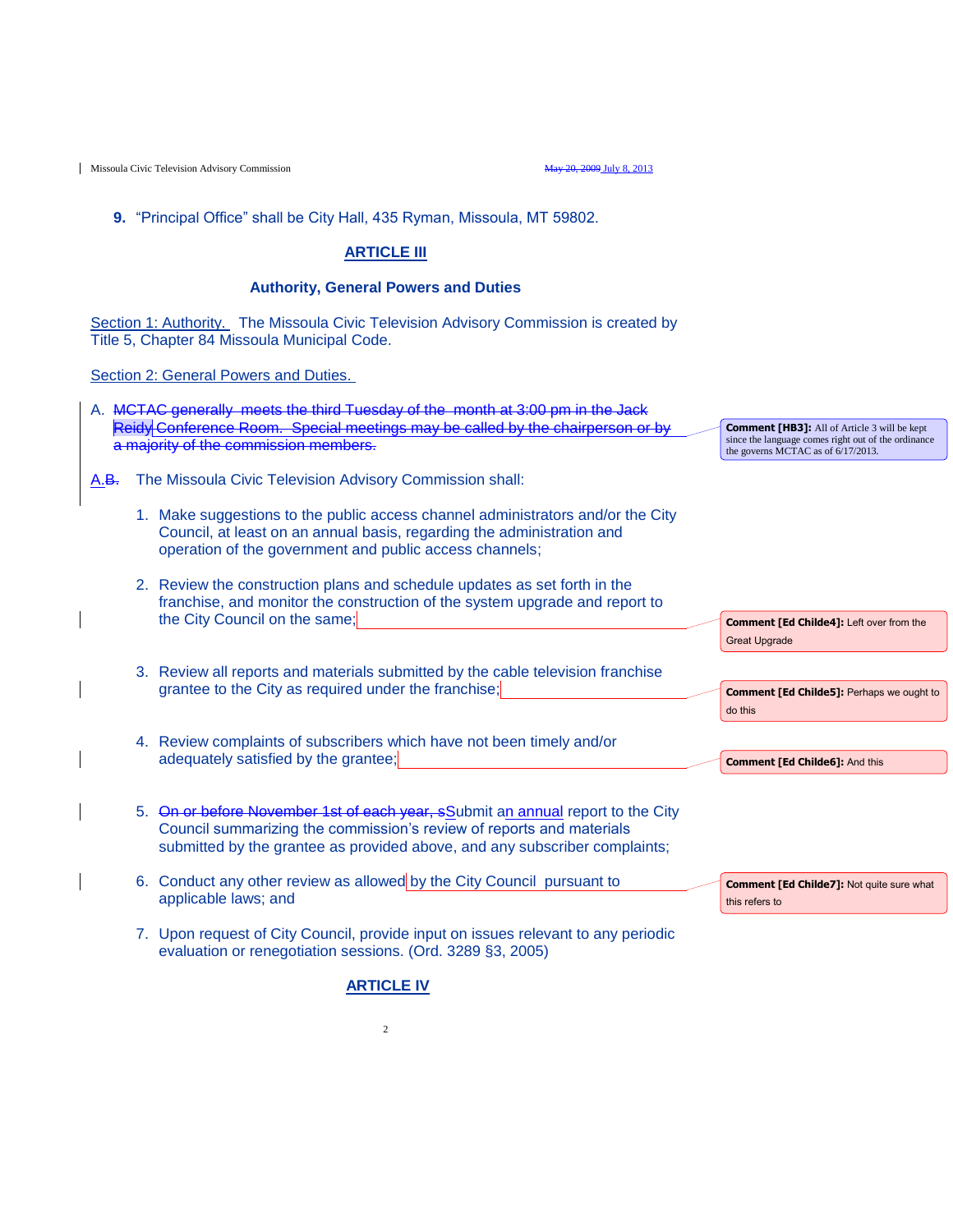#### **Membership**

Section 1: Formation. The Government Channel Cable Advisory Commission was established by City Council Ordinance 3289 In April 2005 and amended by Ordinance 3302 in November 2005 to change the composition and appointment of commission to provide ten members on the commission rather than seven. It was further amended in March 2009 by Ordinance 3396 to change the name from Government Channel Cable Advisory Commission to the Missoula Civic Television Advisory Commission.

Section 2: Membership. Membership is ten people: four residents of the city; two members of the City Council; one City employee designated by the Mayor; one member appointed by of the Missoula Board of County Commissioners; one member appointed by the Missoula Public Schools District; and one member representing the University of Montana. Of the four resident appointments, two of the appointments shall be made by the mayor with the advice, consent and approval of the City Council, and two appointments shall be made by the City Council. Initally **Tthe** terms shall include twoand three-year appointments. Two of the residents shall serve for two years, and two of the residents shall serve for three years. Thereafter, the terms shall be three years.

Section 3: Conflicts of Interest. Members are required to fully disclose any business or professional activity which could form or have the appearance of forming the basis for a conflict of interest to their position on MCTAC prior to voting.

Section 4: Terms. A mMembers of MCTAC shall serve beginning on the day the member is he or she isthey are is officially appointed or confirmed by the City Council and shall continue serving until his or her the member's successor is appointed to fill the member'stheir position or until the member he or shethey resignss.

Section 5: Notice of Absence. If a member is unable to attend a regular or special MCTAC commissionboard-meeting, he or shethe memberthey shall call or e-mail the Mayor's Office prior to the meeting to notify them. that he or she will not be able to attend the meeting. A member shall notify the Mayor's Office by phone or email prior to the meeting if the member is unable to attend a regular or special MCTAC meeting.

Section 6: Determination of vacancy. An appointed MCTAC member's position becomes vacant if any of the following events occurs before the expiration of the member's their term:the term of the incumbent:

- The member's their death of the incumbent;
- 2. his or her The member's resignation, submitted in writing in writing to each member of the MCTAC to the Mayor's Office and/or the City Clerk;
- his or her The member's removal from office by a majority vote of the City Council for one or more of the following causes:

| $6/17/13$ meeting.                                                                                                                                                                                                                                                |
|-------------------------------------------------------------------------------------------------------------------------------------------------------------------------------------------------------------------------------------------------------------------|
| <b>Comment [HB9]:</b> There was a motion to refer<br>this portion of Section 2 to council in order to clarify<br>the term language. Jean Curtiss made the motion<br>and Lisa Mecklenberg Jackson seconded. The vote<br>was unanimous as of $7/17/13$ .            |
| <b>Formatted: Highlight</b>                                                                                                                                                                                                                                       |
| <b>Formatted: Highlight</b>                                                                                                                                                                                                                                       |
| <b>Formatted: Highlight</b>                                                                                                                                                                                                                                       |
| <b>Comment [HB10]:</b> New highlighted portion<br>from $6/17/13$ mtg.                                                                                                                                                                                             |
| <b>Comment [Ed Childe11]:</b> Decision to make                                                                                                                                                                                                                    |
| Formatted: Highlight                                                                                                                                                                                                                                              |
| Formatted: Highlight                                                                                                                                                                                                                                              |
| Formatted: Highlight                                                                                                                                                                                                                                              |
| Formatted: Highlight                                                                                                                                                                                                                                              |
| Formatted: Highlight                                                                                                                                                                                                                                              |
| Formatted: Highlight                                                                                                                                                                                                                                              |
| Formatted: Highlight                                                                                                                                                                                                                                              |
| <b>Formatted: Highlight</b>                                                                                                                                                                                                                                       |
| Formatted: Highlight                                                                                                                                                                                                                                              |
| Formatted: Highlight                                                                                                                                                                                                                                              |
| <b>Formatted: Highlight</b>                                                                                                                                                                                                                                       |
| <b>Comment [HB12]:</b> 6/17/13 mtg. Jean Curtiss<br>made the motion to add this language to Section 5<br>replacing the previous language. John Van Dyke<br>Seconded the motion. The vote was unanimous as of<br>$6/17/13$ .                                       |
| <b>Formatted: Highlight</b>                                                                                                                                                                                                                                       |
| <b>Formatted: Highlight</b>                                                                                                                                                                                                                                       |
| <b>Comment [HB13]:</b> Jean Curtiss made a motion<br>to change all the they/theirs and he/she's to<br>"member." John Van Dyke seconded the motion.<br>The vote was unanimous as of $6/17/13$ . Later it was<br>suggested that "board" be changed to "commission." |
| <b>Formatted: Highlight</b>                                                                                                                                                                                                                                       |
| Formatted: Highlight                                                                                                                                                                                                                                              |

**Formatted:** Highlight

**Comment [HB8]:** New highlighted portion from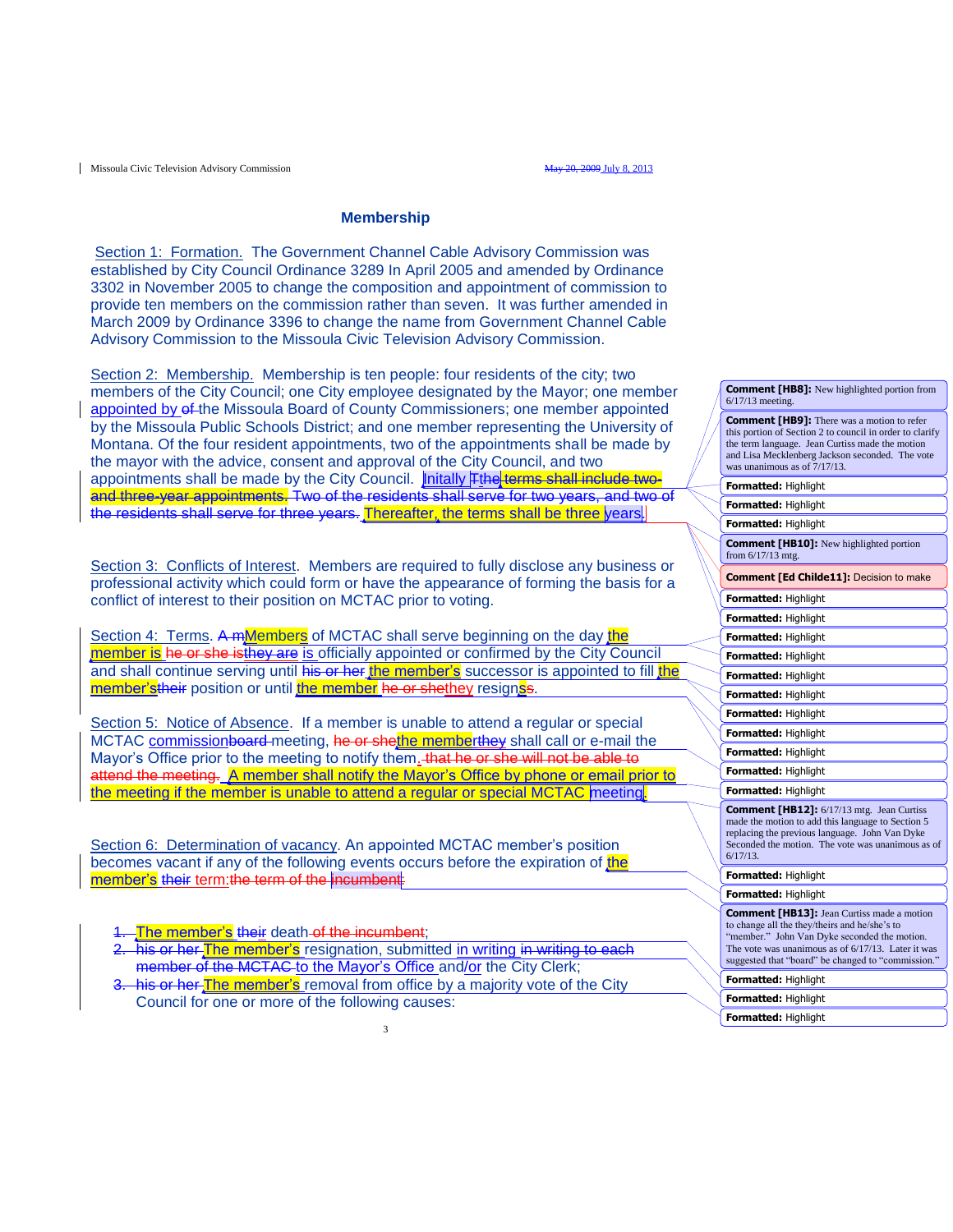his or her the member's open neglect or refusal to discharge his or her the member's duties;

b-a. his or her the member's unnoticed absence from three consecutive regular MCTAC meetings except when prevented by illness.

Section 7: Vacancies. Vacancies will be filled by appointment of the Missoula City Council or the Mayor as prescribed in Missoula Municipal Code. in accordance with the process outlined in Section 2, Membership.

Section 8: Compensation. Members shall serve without compensation except for actual and necessary expenses incurred in their official capacity.

# **ARTICLE V**

#### **Advisory Boards and Committees**

Section 1: Advisory Boards and Committees. The MCTAC may create advisory boards and committees and include on them persons who are not members of the MCTAC.

#### **ARTICLE VI**

#### **Officers and Duties**

Section 1: Officers. The officers of the MCTAC shall consist of the Chairperson and Vice-Chairperson.

Section 2: Chairperson. The Chairperson shall be selected from the MCTAC members by a majority vote.

Section 3: Duties of the Chairperson.

- 1. The Chairperson shall preside at all MCTAC meetings and hearings and perform the duties normally conferred by parliamentary procedure, and such other duties as may be properly prescribed by MCTAC.
- 2. The Chairperson may call special meetings.
- 3. The Chairperson may enter, discuss and debate matters before the Commission.
- 4. The Chairperson may vote on all issues before the Commission, subject to the provisions of the Conflict of Interest section of the bylaws.

4

| <b>Formatted: Highlight</b>                                                                                                                                                              |  |  |
|------------------------------------------------------------------------------------------------------------------------------------------------------------------------------------------|--|--|
| Formatted: Highlight                                                                                                                                                                     |  |  |
| Formatted: Highlight                                                                                                                                                                     |  |  |
| <b>Comment [HB14]:</b> Jon Van Dyke made the<br>motion to strike and add language to b. and John<br>Firehammer seconded the motion. The vote was<br>unanimous as of $6/17/13$ .          |  |  |
| Comment [Ed Childe15]: I think their                                                                                                                                                     |  |  |
| absence would be noticed. Perhaps this could                                                                                                                                             |  |  |
| be "absence without notice."                                                                                                                                                             |  |  |
| <b>Formatted: Highlight</b>                                                                                                                                                              |  |  |
| <b>Comment [HB16]:</b> Lisa Mecklenberg Jackson<br>made the motion to strike and change Section 7 and<br>Cynthia Wolken seconded the motion. The vote<br>was unanimous as of $6/17/13$ . |  |  |
| Formatted: Highlight                                                                                                                                                                     |  |  |

**Formatted:** Highlight

**Formatted:** Highlight **Formatted:** Highlight **Comment [HB17]:** Do we want to change "board" to "commission" in this case?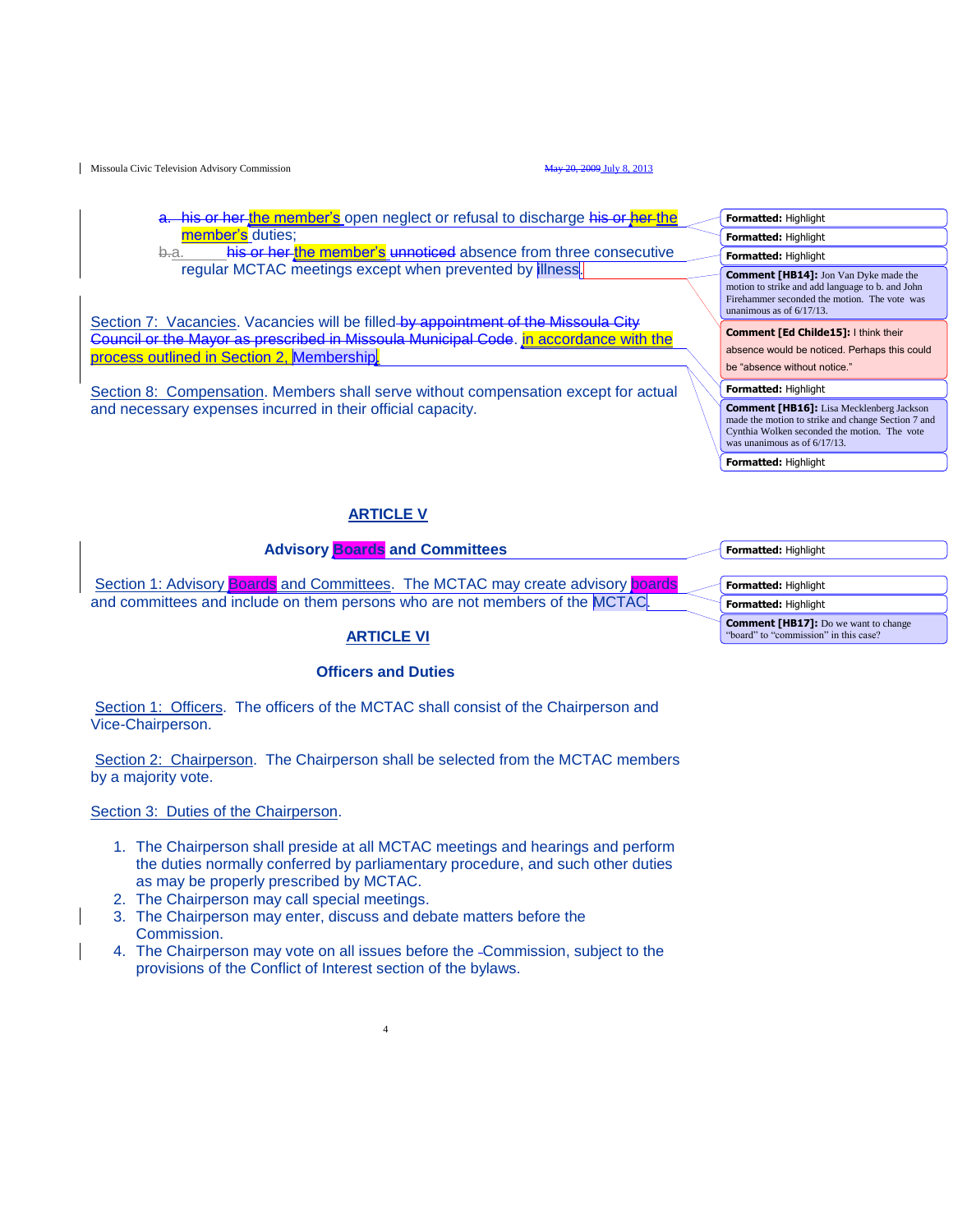Section 4: Vice Chairperson. The commission shall elect a Vice Chairperson from among its members. In the event the Chairperson is absent, the Vice Chairperson shall assume all duties and responsibilities of the Chairperson.

Section 5: Elections. Elections for MCTAC officers shall be held once per year in January. MCTAC members may submit any member's name for nomination, or members may nominate themselves for an office. The nominee who receives a majority vote of commission members shall be elected.

Section 6: Term of Office. The Chairperson, Vice Chairperson and any other officers the MCTAC may determine shall hold office for one year.

#### **ARTICLE VII**

#### **Regular and Special Meetings**

Section 1: Meetings. Meetings of MCTAC must be held upon the call of the chairperson presiding officer or a majority of the members. The chairperson presiding officer shall announce the date, time, and place of the meetings. City support staff shall prepare and distribute an agenda each meeting.

Section 2: Regular Meetings. MCTAC meetings will be held a minimum of eight times a year. Notice of the regular meeting schedule and agenda, including the time, date and place of each meeting, shall be provided to each member and will be posted on the City's Wwebsite-page and provided to the news media at least forty-eight hours prior to the meeting. Missoulian and the Missoula Independent. At least two days prior to the meeting, the agenda shall be posted on the City's Web page and shall be provided to the Missoulian and the Missoula Independent and to any other local media representatives who have requested such notice.

Section 3: Special Meetings. Special meetings may be called by the Chairperson or by a majority of MCTAC. Public notice will be posted on the City's Wweb page and provided to the Missoulian and the Missoula Independent and to any other local media representatives who have requested such notice at least at least two days prior to the meeting. The notice shall include date, time, location, and agenda.

Section 4: Quorum. A quorum is a simple majority of the ten-filled commission members seats.

Section 5: Voting. Upon determination of a quorum, motions must be approved by a majority of the members present and voting.

**Comment [Ed Childe18]:** redundant

**Comment [HB19]:** John Firehammer made a motion to strike this language and Lisa Mecklenberg Jackson seconded. The vote was unanimous as of 6/17/13.

**Formatted:** Highlight

**Comment [HB20]:** Jon Van Dyke made a motion to suspend the rules in order to vote on all changes to the bylaws at once. The vote carried unanimously 6/17/13.

**Formatted:** Highlight **Formatted:** Highlight

**Comment [Ed Childe21]:** This is a repeat of Section 1, with the addition of the word "special."

**Formatted:** Highlight **Comment [HB22]:** Next meeting in July start here. **Formatted:** Highlight **Formatted:** Highlight

**Comment [Ed Childe23]:** A quorum must be present for voting. A motion will be approved if it receives a majority of votes from those present and voting.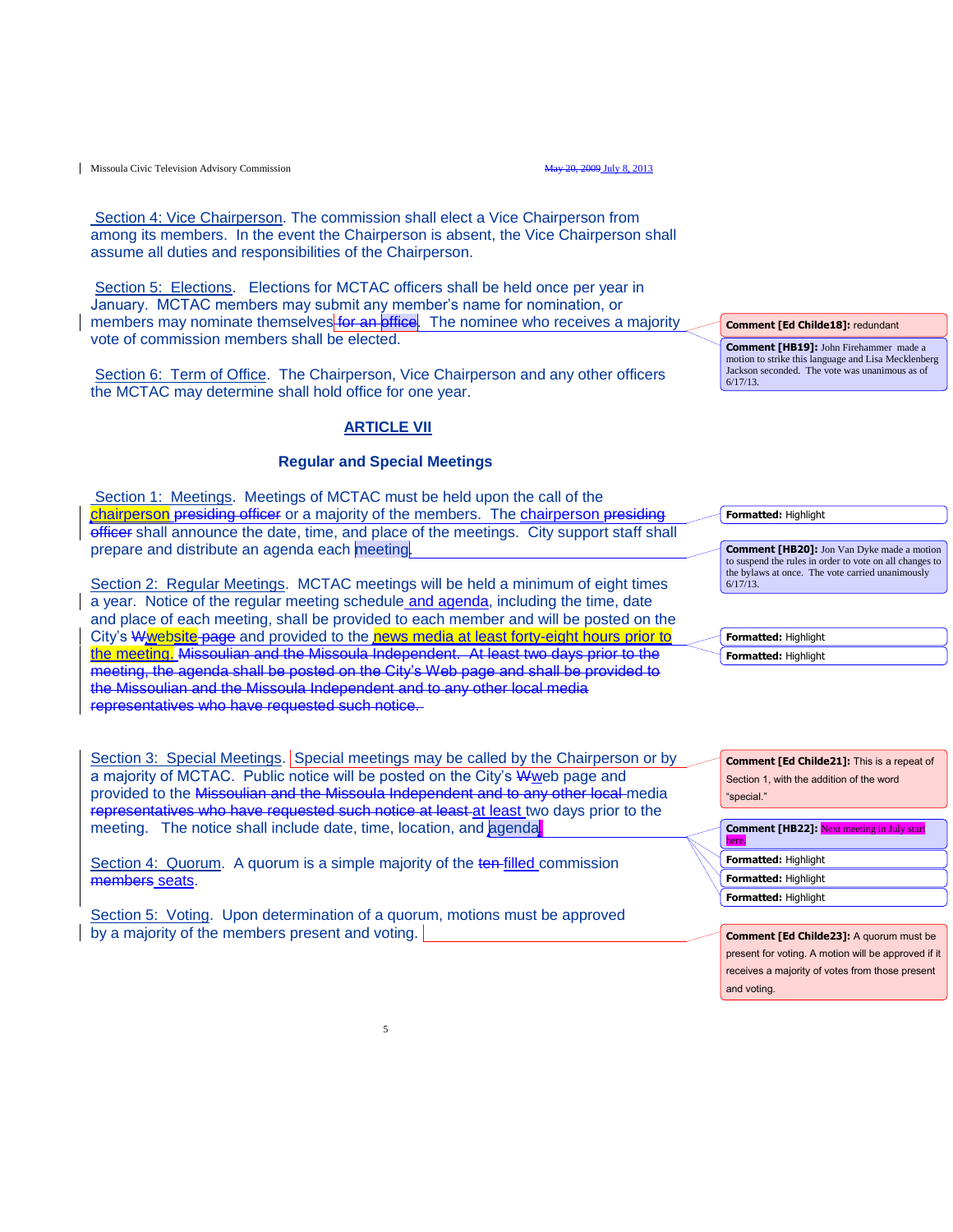Section 6: Open Meeting Law. All meetings shall be conducted in accordance with Montana State open meeting law as provided in Title 2, chapter 3, part 2. (M.C.A. 7-3- 182).

Section 7: Minutes. MCTAC shall maintain a written record of its proceedings and its finances. This record is open to inspection  $b\ddot{v}$  a person at the Mayor's Office during regular business hours.

Section 8: Public Comment. MCTAC shall provide a reasonable opportunity for public comment on matters of business before the commission before final decisions are made in accordance with the Montana Constitution and state law.

#### **ARTICLE VIII.**

#### **Conduct of Business**

Section 1: Order of Business. The order of business at a regular meeting of the MCTAC and, so far as applicable at all other meetings, shall be as follows:

- 1. Call to order and determination of a quorum
- 2. Approval of minutes
- 3. Public comment on items not on the agenda
- 4. New and Continuing Business
- 5. Announcements
- 6. Adjournment

Section 2: Rules of Order. Roberts Rules of Order shall apply in all parliamentary matters except where these bylaws may state otherwise.

#### **ARTICLE IX**

#### **Amendments**

Bylaw amendments may be introduced in writing by any member of the MCTAC at a regular or special meeting. At the next regularly scheduled meeting, the chair shall place the bylaw amendments on the agenda as an action item. Adoption of, or changes to, bylaws must be approved by a super majority (two-thirds) vote of the commission members.

6

Approved May ?? June 16, 201309.

\_\_\_\_\_\_\_\_\_\_\_\_\_\_\_\_\_\_\_\_\_\_\_\_\_\_\_\_\_\_\_\_\_\_\_\_\_\_\_\_\_\_\_\_\_\_\_\_\_\_\_\_\_\_\_\_\_\_\_\_\_\_\_\_ Antonio Guglielmo John Firehammer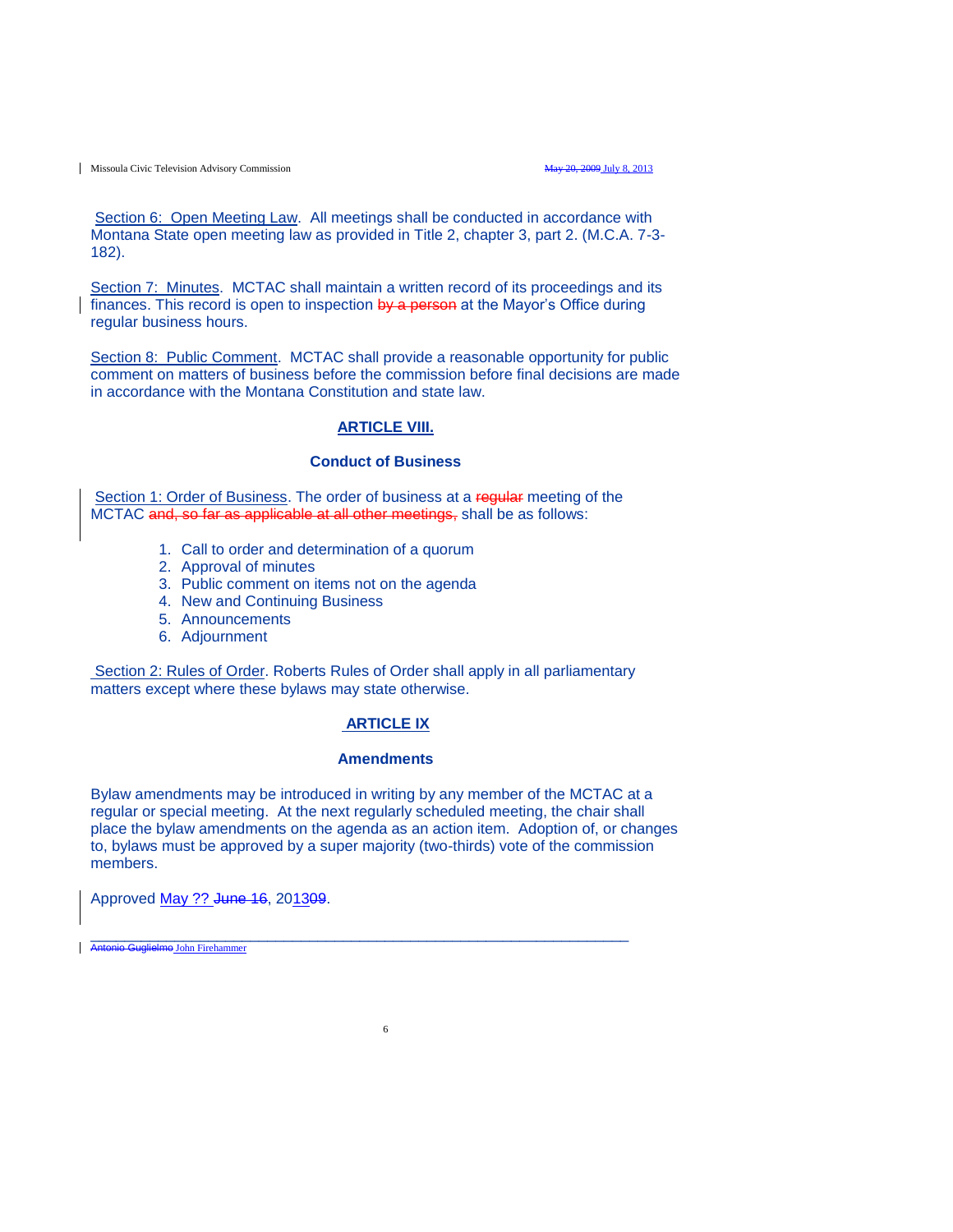Missoula Civic Television Advisory Commission

May 20, 2009 July 8, 2013

| <b>Garol Bellin Jon Van Dyke</b>      |
|---------------------------------------|
|                                       |
|                                       |
|                                       |
|                                       |
|                                       |
| <b>Ed Childers</b>                    |
|                                       |
|                                       |
|                                       |
| <b>Ginny Merriam</b>                  |
|                                       |
|                                       |
|                                       |
| Jason Wiener Lisa Mecklenberg Jackson |
|                                       |
|                                       |
|                                       |
|                                       |
| <b>Jean Curtiss</b>                   |
|                                       |
|                                       |
|                                       |
| John Rettenmayer                      |
|                                       |
|                                       |
|                                       |
| <b>Lesli Brassfield Vacant</b>        |
|                                       |
|                                       |
|                                       |
| <b>Link Starbureiy Cynthia Wolken</b> |
|                                       |
|                                       |
|                                       |
|                                       |
|                                       |

 $\overline{7}$ 

Rita Munzenrider Jen Sauer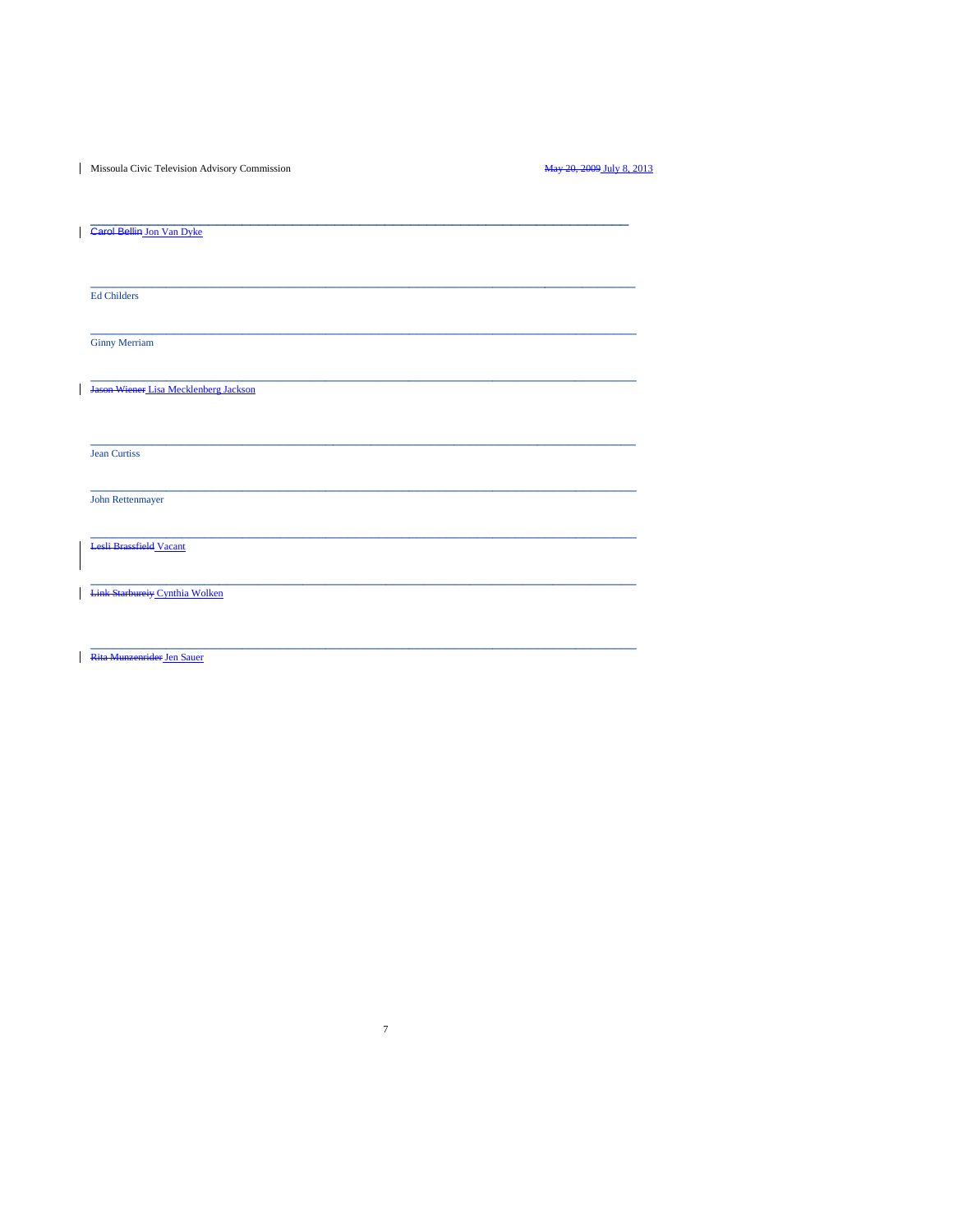## **BYLAWS**

# **Missoula Civic Television Advisory Commission**

# **ARTICLE I**

# **Purpose**

The purpose of the Missoula Civic Television Advisory Commission (MCTAC) is to provide advisory guidance and assistance to operators and administrators of public access government channels established and operated pursuant to the City of Missoula cable television franchise. The Missoula Civic Television Advisory Commission will advise and make recommendations to the operators and administrators of the public access government channel.

Mission Statement:

 Provide guidance and assistance to government/civic channel staff to increase the breadth and depth of programming to a broad Missoula area audience and enhance citizen involvement in civic and government activities.

# **ARTICLE II**

# **Definitions**

- 1. "City Council" shall mean the duly elected members of the City of Missoula legislative body as described in the Missoula City Charter, Article II entitled "The City Council."
- 2. "Employee(s) or Staff" shall mean those employees that assist the Commission in its work.
- 3. "Chairperson" means the elected Chairperson of the Missoula Civic Television Advisory Commission, or in the Chairperson's absence, the Vice Chairperson.
- 4. "Consultants or Contracted Services" shall mean any services contracted to assist the Commission in its work. Any contractors hired will be selected by the Commission in accordance with City of Missoula policies and procedures.
- 5. Missoula Civic Television Advisory Commission shall mean the Missoula commission authorized by 5.84.020 MMC.
- 6. "Mayor" shall mean the duly elected official of the City of Missoula executive branch as described in the Missoula City Charter, Article III, entitled "The Mayor."
- 7. "Missoula City" or "the City" shall mean the official incorporated limits of the City of Missoula.
- 8. "Principal Office" shall be City Hall, 435 Ryman, Missoula, MT 59802.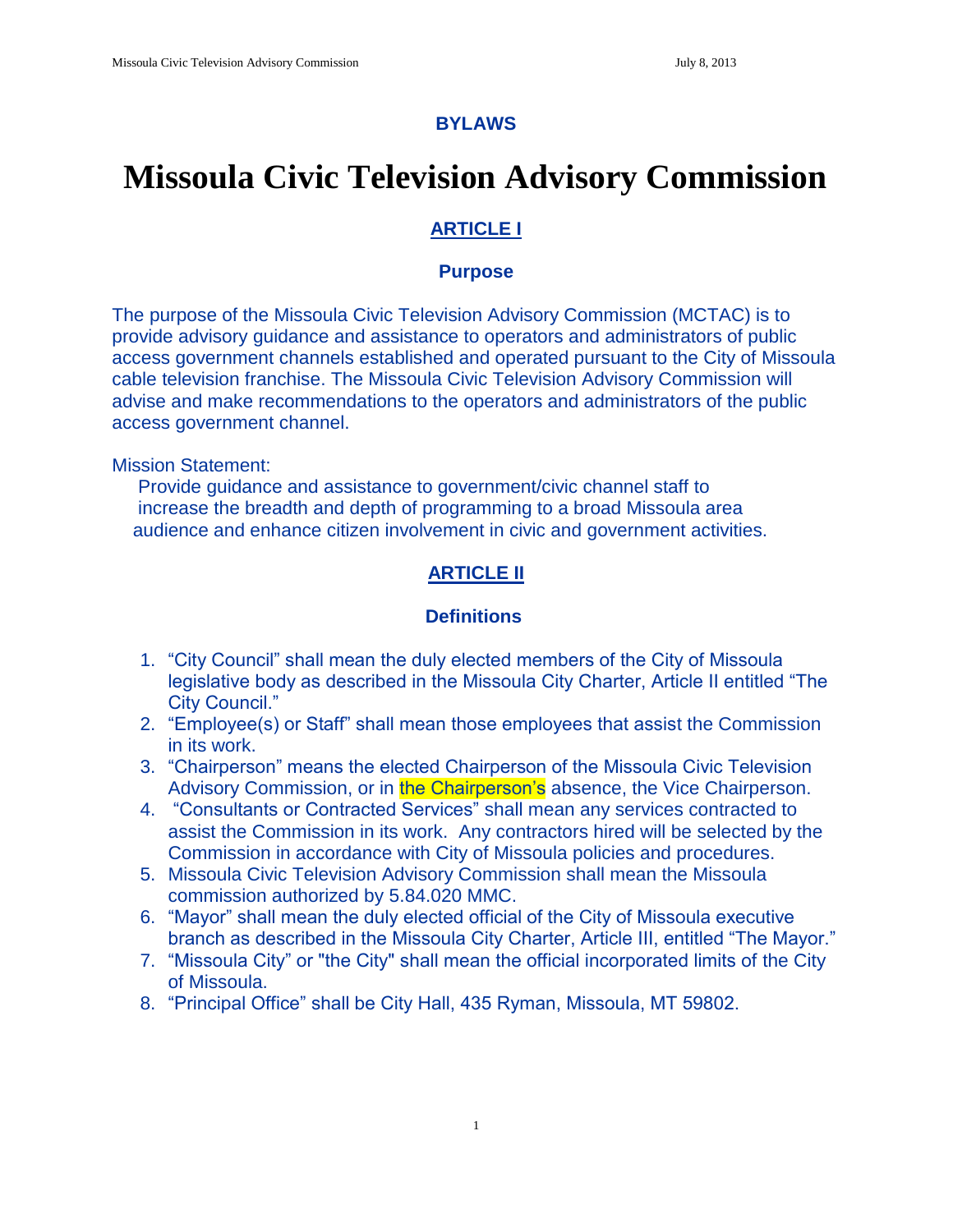# **ARTICLE III**

# **Authority, General Powers and Duties**

Section 1: Authority. The Missoula Civic Television Advisory Commission is created by Title 5, Chapter 84 Missoula Municipal Code.

### Section 2: General Powers and Duties.

- A. The Missoula Civic Television Advisory Commission shall:
	- 1. Make suggestions to the public access channel administrators and/or the City Council, at least on an annual basis, regarding the administration and operation of the government and public access channels;
	- 2. Review the construction plans and schedule updates as set forth in the franchise, and monitor the construction of the system upgrade and report to the City Council on the same;
	- 3. Review all reports and materials submitted by the cable television franchise grantee to the City as required under the franchise;
	- 4. Review complaints of subscribers which have not been timely and/or adequately satisfied by the grantee;
	- 5. Submit an annual report to the City Council summarizing the commission's review of reports and materials submitted by the grantee as provided above, and any subscriber complaints;
	- 6. Conduct any other review as allowed by the City Council pursuant to applicable laws; and
	- 7. Upon request of City Council, provide input on issues relevant to any periodic evaluation or renegotiation sessions. (Ord. 3289 §3, 2005)

# **ARTICLE IV**

#### **Membership**

Section 1: Formation. The Government Channel Cable Advisory Commission was established by City Council Ordinance 3289 in April 2005 and amended by Ordinance 3302 in November 2005 to change the composition and appointment of commission to provide ten members on the commission rather than seven. It was further amended in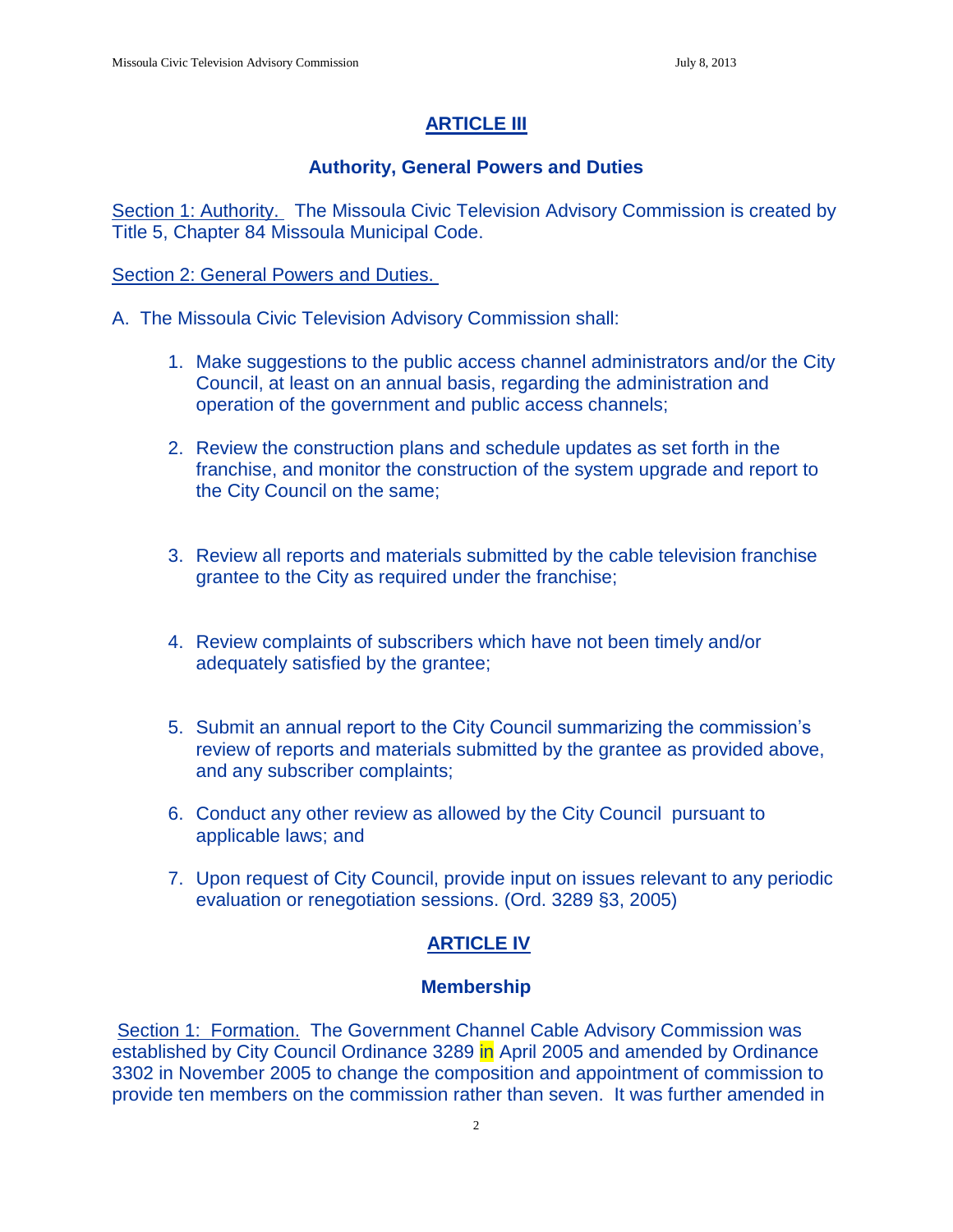March 2009 by Ordinance 3396 to change the name from Government Channel Cable Advisory Commission to the Missoula Civic Television Advisory Commission.

Section 2: Membership. Membership is ten people: four residents of the city; two members of the City Council; one City employee designated by the Mayor; one member appointed by the Missoula Board of County Commissioners; one member appointed by the Missoula Public Schools District; and one member representing the University of Montana. Of the four resident appointments, two of the appointments shall be made by the mayor with the advice, consent and approval of the City Council, and two appointments shall be made by the City Council. Initially the terms shall include two and three year appointments. Thereafter, the terms shall be three years. [Lisa suggests we just change this to "The term of appointment is three years."

Section 3: Conflicts of Interest. Members are required to fully disclose any business or professional activity which could form or have the appearance of forming the basis for a conflict of interest to their position on MCTAC prior to voting.

Section 4: Terms. Members of MCTAC shall serve beginning on the day the member is officially appointed or confirmed by the City Council and shall continue serving until the member's successor is appointed to fill the member's position or until the member resigns.

Section 5: Notice of Absence. A member shall notify the Mayor's Office by phone or email prior to the meeting if the member is unable to attend a regular or special MCTAC meeting.

Section 6: Determination of vacancy. An appointed MCTAC member's position becomes vacant if any of the following events occurs before the expiration of the member's term:

- a. the member's death;
- b. the member's resignation, submitted in writing to the Mayor's Office and/or the City Clerk;
- c. the member's removal from office by a majority vote of the City Council for one or more of the following causes:
- d. the member's open neglect or refusal to discharge the member's duties;
- e. the member's absence from three consecutive regular MCTAC meetings except when prevented by illness.

Section 7: Vacancies. Vacancies will be filled in accordance with the appointment process outlined in Section 2, Membership.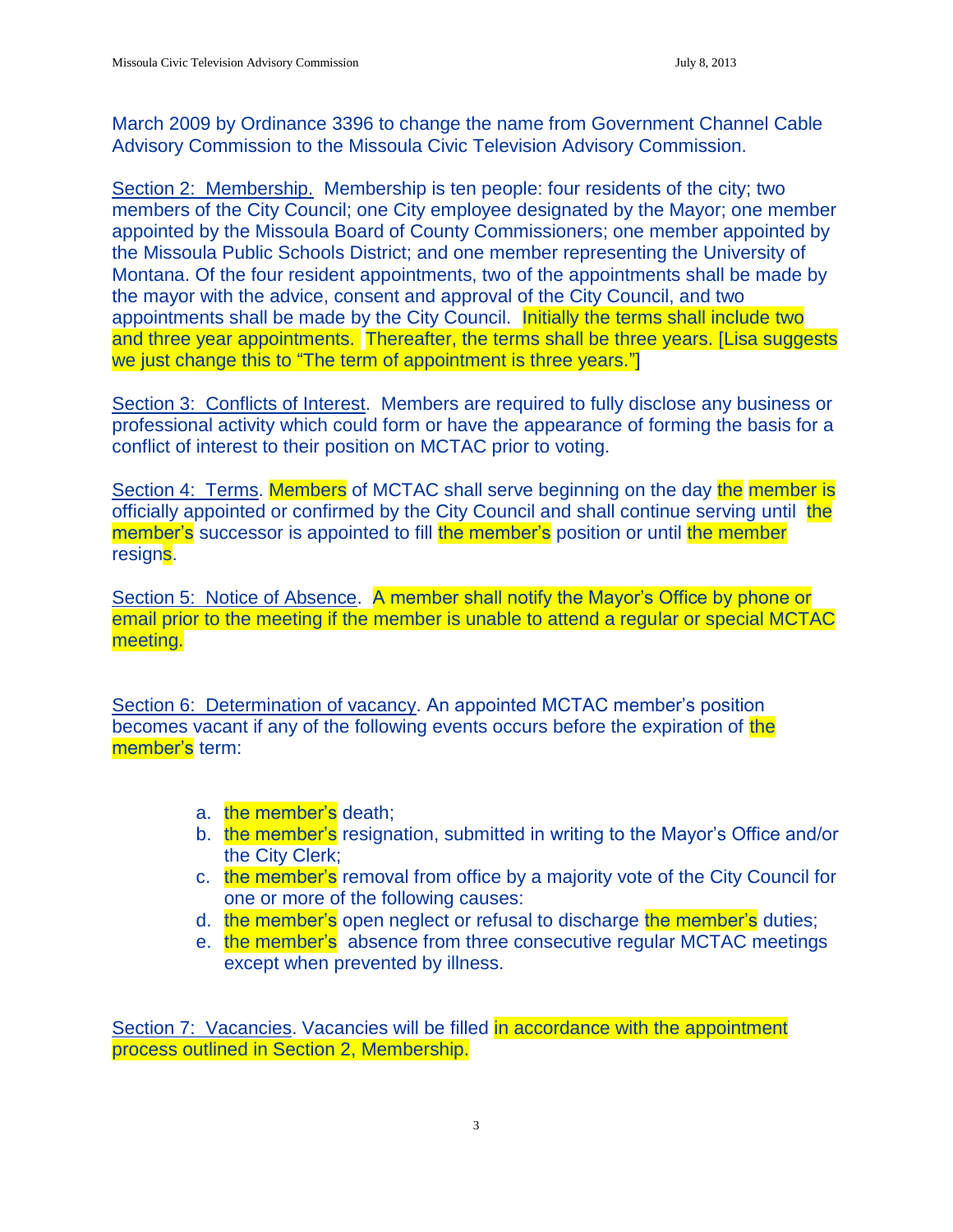Section 8: Compensation. Members shall serve without compensation except for actual and necessary expenses incurred in their official capacity.

# **ARTICLE V**

# **Advisory Boards and Committees**

Section 1: Advisory Boards and Committees. The MCTAC may create advisory boards and committees and include on them individuals who are not members of the MCTAC. (are we changing "boards" to "commissions" here?)-[Lisa not sure]

# **ARTICLE VI**

# **Officers and Duties**

Section 1: Officers. The officers of the MCTAC shall consist of the Chairperson and Vice Chairperson.

Section 2: Chairperson. The Chairperson shall be selected from the MCTAC members by a majority vote.

Section 3: Duties of the Chairperson.

- 1. The Chairperson shall preside at all MCTAC meetings and hearings and perform the duties normally conferred by parliamentary procedure and such other duties as may be properly prescribed by MCTAC.
- 2. The Chairperson may call special meetings.
- 3. The Chairperson may enter, discuss, and debate matters before the Commission.
- 4. The Chairperson may vote on all issues before the Commission, subject to the provisions of the Conflict of Interest section of the bylaws.

Section 4: Vice Chairperson. The commission shall elect a Vice Chairperson from among its members. In the event the Chairperson is absent, the Vice Chairperson shall assume all duties and responsibilities of the Chairperson.

Section 5: Elections. Elections for MCTAC officers shall be held **annually** in January. MCTAC members may submit any member's name for nomination or members may nominate themselves. The nominee who receives a majority vote of commission members shall be elected.

Section 6: Term of Office. The Chairperson and Vice Chairperson and any other officers the MCTAC may determine [delete? No authority given to create other officers] shall hold office for one year.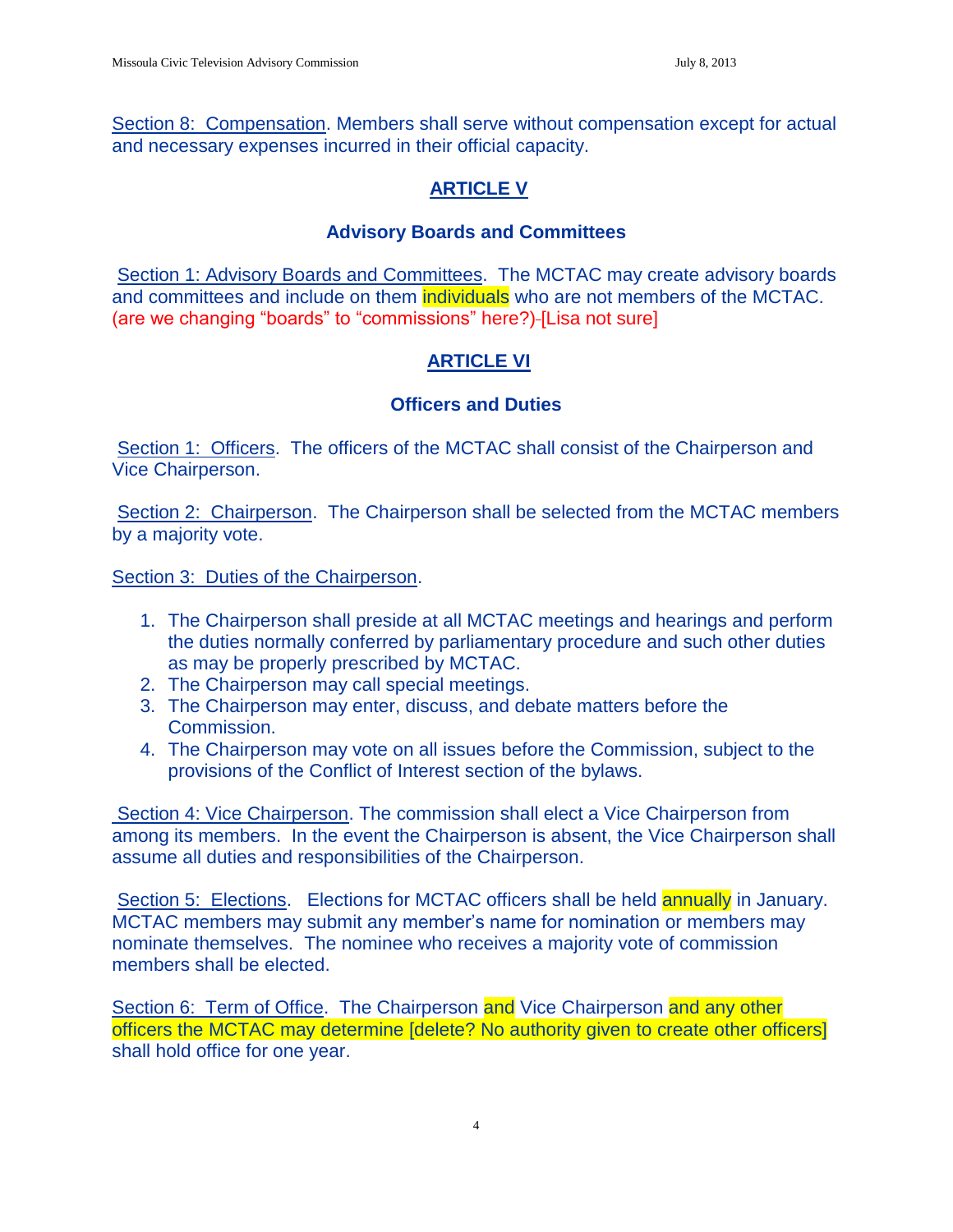# **ARTICLE VII**

# **Regular and Special Meetings**

Section 1: Meetings. Meetings of MCTAC must be held upon the call of the Chairperson or a majority of the members. The Chairperson shall announce the date, time, and place of the meetings. City support staff shall prepare and distribute an agenda each meeting.

Section 2: Regular Meetings. MCTAC meetings will be held a minimum of eight times a year. Notice of the regular meeting schedule and agenda, including the time, date and place of each meeting, shall be provided to each member and will be posted on the City's website and provided to the news media at least 48 hours prior to the meeting.

Section 3: Special Meetings. Special meetings may be called by the Chairperson or by a majority of MCTAC. Public notice will be posted on the City's web page and provided to the media at least 48 hours prior to the meeting. The notice shall include date, time, location, and agenda. (start here at next meeting)

Section 4: Quorum. A quorum is a simple majority of the filled commission seats.

Section 5: Voting. Upon determination of a quorum, motions must be approved by a majority of the members present and voting.

Section 6: Open Meeting Law. All meetings of the Commission shall be conducted in accordance with Montana State open meeting law as provided in Title 2, chapter 3, part 2. (M.C.A. 7-3-182). [MCA reference could be deleted. Refers to open meeting of study commission].

Section 7: Minutes. MCTAC shall maintain a written record of its proceedings and its finances. This record is open to inspection at the Mayor's Office during regular business hours.

Section 8: Public Comment. MCTAC shall provide a reasonable opportunity for public comment on matters of business before the Commission before final decisions are made in accordance with the Montana Constitution and state law.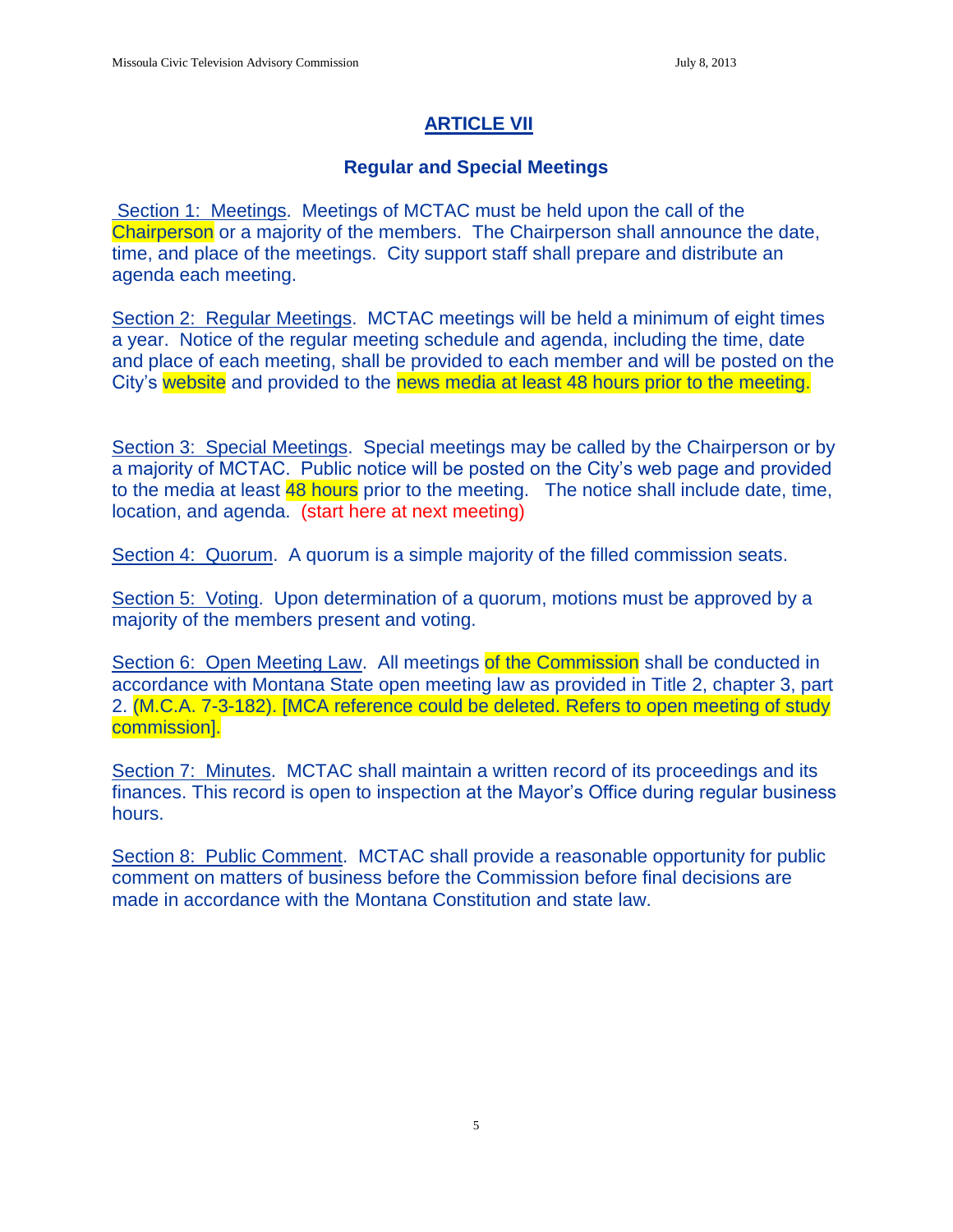# **ARTICLE VIII.**

## **Conduct of Business**

Section 1: Order of Business. The order of business at a meeting of the MCTAC shall be as follows:

- 1. Call to order and determination of a quorum
- 2. Approval of minutes
- 3. Public comment on items not on the agenda
- 4. New and Continuing Business
- 5. Announcements
- 6. Adjournment

Section 2: Rules of Order. Roberts Rules of Order shall apply in all parliamentary matters except where these bylaws may state otherwise.

# **ARTICLE IX**

## **Amendments**

Bylaw amendments may be introduced in writing by any member of the MCTAC at a regular or special meeting. At the next regularly scheduled meeting, the Chairperson shall place the bylaw amendments on the agenda as an action item. Adoption of, or changes to, bylaws must be approved by a super majority (two-thirds) vote of the Commission members.

Approved July ???? , 2013.

John Rettenmayer

\_\_\_\_\_\_\_\_\_\_\_\_\_\_\_\_\_\_\_\_\_\_\_\_\_\_\_\_\_\_\_\_\_\_\_\_\_\_\_\_\_\_\_\_\_\_\_\_\_\_\_\_\_\_\_\_\_\_\_\_\_\_\_\_ John Firehammer \_\_\_\_\_\_\_\_\_\_\_\_\_\_\_\_\_\_\_\_\_\_\_\_\_\_\_\_\_\_\_\_\_\_\_\_\_\_\_\_\_\_\_\_\_\_\_\_\_\_\_\_\_\_\_\_\_\_\_\_\_\_\_\_ Jon Van Dyke  $\_$  , and the set of the set of the set of the set of the set of the set of the set of the set of the set of the set of the set of the set of the set of the set of the set of the set of the set of the set of the set of th Ed Childers \_\_\_\_\_\_\_\_\_\_\_\_\_\_\_\_\_\_\_\_\_\_\_\_\_\_\_\_\_\_\_\_\_\_\_\_\_\_\_\_\_\_\_\_\_\_\_\_\_\_\_\_\_\_\_\_\_\_\_\_\_\_\_\_\_\_\_\_\_\_\_\_ Ginny Merriam \_\_\_\_\_\_\_\_\_\_\_\_\_\_\_\_\_\_\_\_\_\_\_\_\_\_\_\_\_\_\_\_\_\_\_\_\_\_\_\_\_\_\_\_\_\_\_\_\_\_\_\_\_\_\_\_\_\_\_\_\_\_\_\_\_\_\_\_\_\_\_\_ Lisa Mecklenberg Jackson \_\_\_\_\_\_\_\_\_\_\_\_\_\_\_\_\_\_\_\_\_\_\_\_\_\_\_\_\_\_\_\_\_\_\_\_\_\_\_\_\_\_\_\_\_\_\_\_\_\_\_\_\_\_\_\_\_\_\_\_\_\_\_\_\_\_\_\_\_\_\_\_ Jean Curtiss \_\_\_\_\_\_\_\_\_\_\_\_\_\_\_\_\_\_\_\_\_\_\_\_\_\_\_\_\_\_\_\_\_\_\_\_\_\_\_\_\_\_\_\_\_\_\_\_\_\_\_\_\_\_\_\_\_\_\_\_\_\_\_\_\_\_\_\_\_\_\_\_